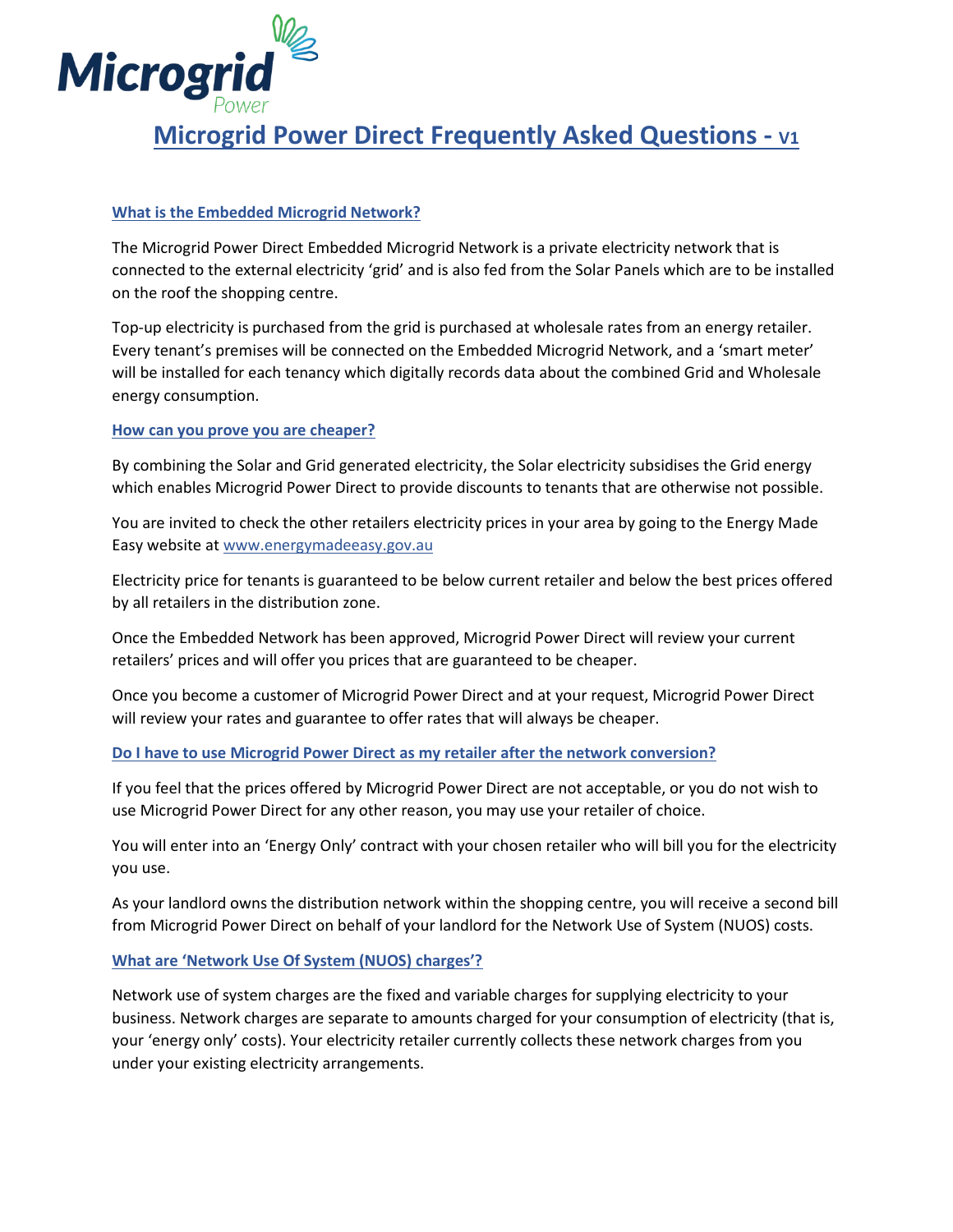

### **What is an 'energy only' contract?**

Normally, your electricity retailer will charge you for both the cost of selling you electricity and for network charges. An 'energy only' contract is an electricity contract which only charges you for the cost of selling you electricity. These kinds of contracts are usually offered at the discretion of the electricity retailer, so may be difficult to obtain.

### **Does Microgrid Power Direct provide the same Consumer Protections as other retailers?**

Microgrid Power Direct customers within the Embedded Network are covered by regulated customer protections although some of these protections may not be the same as the protections you would have buying electricity directly from an authorised retailer.

These protections include;

- billing/payment procedure
- fair disconnection procedures
- Complaints and Hardship procedures

If you are a 'small customer' under the energy laws and you are not happy with how Microgrid Power Direct treats you as a customer, Microgrid Power Direct has a robust internal dispute resolution process to respond to any complaints you may have.

**Will there be any cost to tenants to convert the shopping centre to an Embedded Microgrid Network?**

There is no direct cost to tenants at all

#### **Who is Microgrid Power?**

Microgrid Power Direct is part of The Green Guys Group (TGGG), one of Australia's largest providers of Solar generation and energy efficient lighting to the business Community

#### [www.greenguys.com.au](http://www.greenguys.com.au/)

**What can I do if I have concerns or queries about Embedded Microgrid Network arrangements, or am unsure what this Embedded Network retrofit will mean for my business?** 

Speak to a Microgrid Power Direct representative on 1300 647 888 or emailing us on

[support@microgridpower.com.au](mailto:support@microgridpower.com.au)

to find out more about:

- the Embedded Network conversion process and what you need to do,
- how Microgrid Power Direct may be able to address your concerns regarding the Embedded Network conversion process.